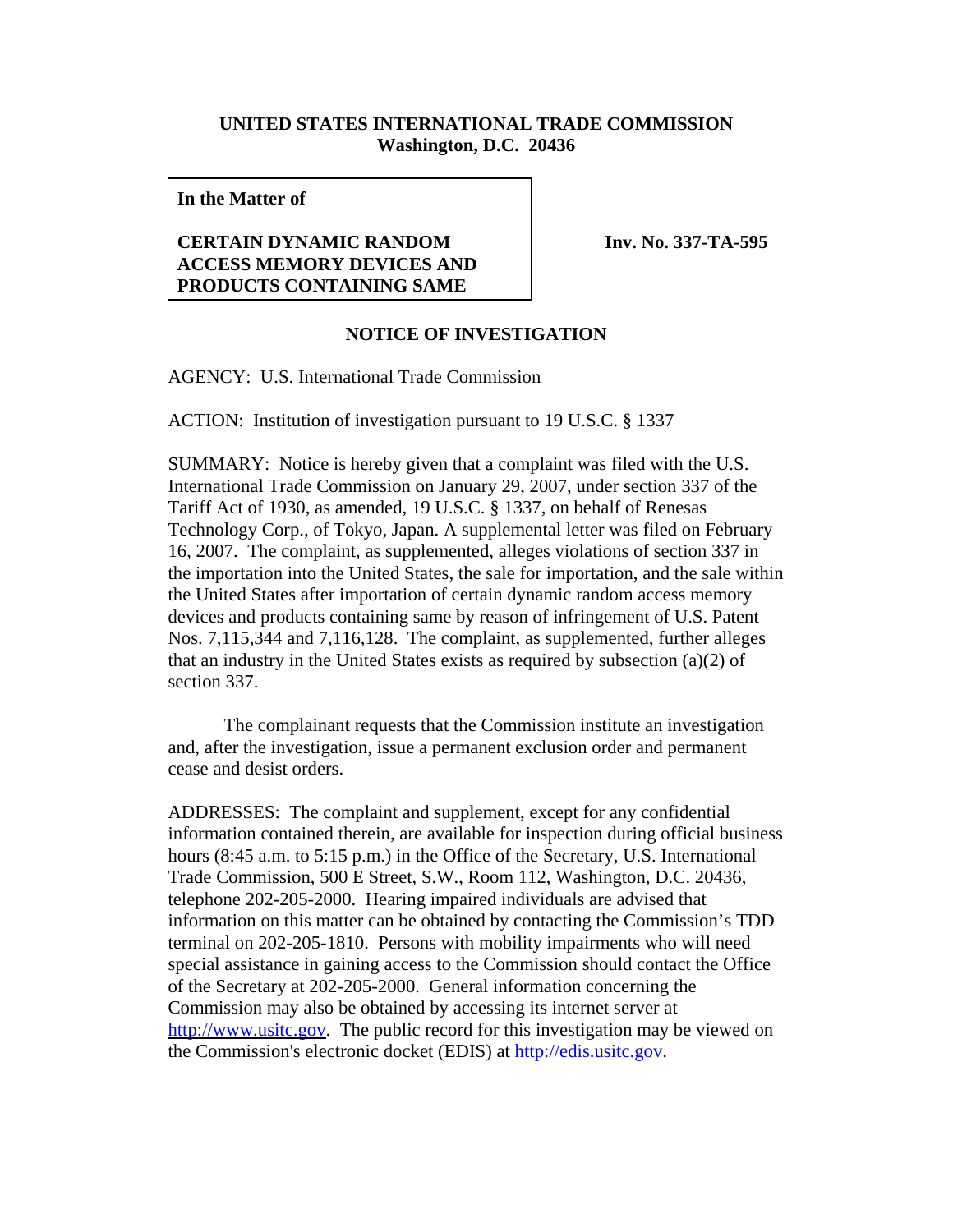FOR FURTHER INFORMATION CONTACT: Heidi E. Strain, Esq., Office of Unfair Import Investigations, U.S. International Trade Commission, telephone (202) 205-2560.

AUTHORITY: The authority for institution of this investigation is contained in section 337 of the Tariff Act of 1930, as amended, and in section 210.10 of the Commission's Rules of Practice and Procedure, 19 C.F.R. § 210.10 (2006).

SCOPE OF INVESTIGATION: Having considered the complaint, the U.S. International Trade Commission, on February 22, 2007, ORDERED THAT –

(1) Pursuant to subsection (b) of section 337 of the Tariff Act of 1930, as amended, an investigation be instituted to determine whether there is a violation of subsection (a)(1)(B) of section 337 in the importation into the United States, the sale for importation, or the sale within the United States after importation of certain dynamic random access memory devices and products containing same by reason of infringement of one or more of claims 1 and 8 of U.S. Patent No. 7,115,344 and claims 1 and 5 of U.S. Patent No. 7,116,128, and whether an industry in the United States exists as required by subsection (a)(2) of section 337;

(2) For the purpose of the investigation so instituted, the following are hereby named as parties upon which this notice of investigation shall be served:

(a) The complainant is  $-$ 

Renesas Technology Corp. Marunouchi Building 4-1, Marunouchi 2-chome Chiyoda-ku, Tokyo 100-6334

(b) The respondents are the following entities alleged to be in violation of section 337, and are the parties upon which the complaint is to be served:

> Samsung Electronics Co., Ltd. Samsung Main Building 250, Taepyeongno 2-ga Jung-ga Seoul 100-742, Korea

Samsung Electronics America, Inc. 105 Challenger Road Ridgefield Park, New Jersey